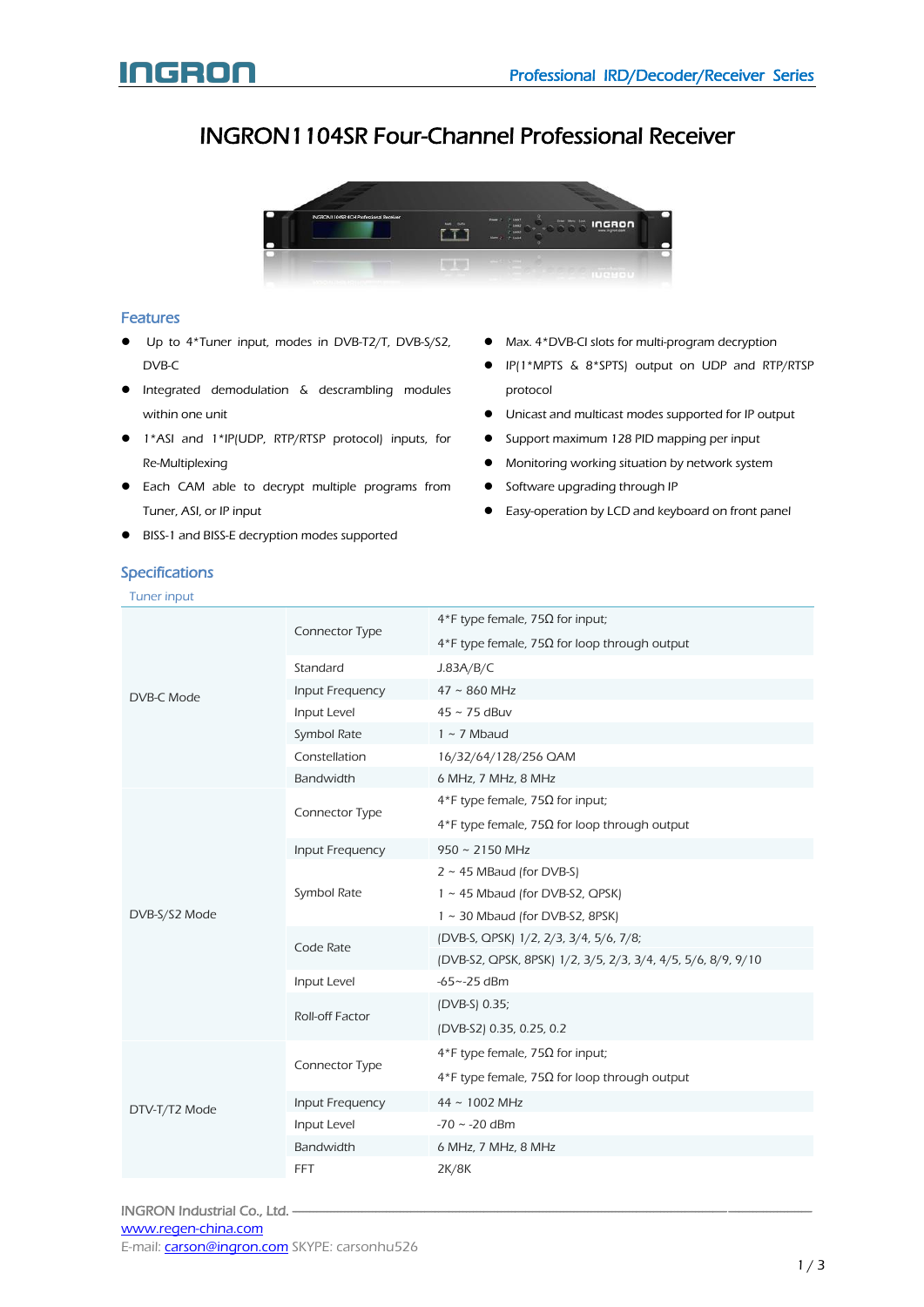# nicisloir

Input

| ASI Input                                                                                                                       | Standard                               | DVB-ASI, EN50083-9                                                                                                   |                   |  |  |
|---------------------------------------------------------------------------------------------------------------------------------|----------------------------------------|----------------------------------------------------------------------------------------------------------------------|-------------------|--|--|
|                                                                                                                                 | Input Bit-Rate                         | ≤49Mbps                                                                                                              |                   |  |  |
|                                                                                                                                 | Connector Type                         | 1*BNC female, $75\Omega$                                                                                             |                   |  |  |
| IP Input                                                                                                                        | Connector Type                         | RJ45 10/100M Base-T                                                                                                  |                   |  |  |
|                                                                                                                                 | Protocol                               | UDP, RTP/RTSP                                                                                                        |                   |  |  |
|                                                                                                                                 | <b>Bit-Rate</b>                        | ≤70Mbps                                                                                                              |                   |  |  |
|                                                                                                                                 |                                        |                                                                                                                      |                   |  |  |
| <b>DVB-CI Module</b>                                                                                                            |                                        |                                                                                                                      |                   |  |  |
| Descrambling Processing                                                                                                         | DVB-CAS                                |                                                                                                                      |                   |  |  |
| Smart Card Interface                                                                                                            | <b>ISO7816</b>                         |                                                                                                                      |                   |  |  |
| Interface Card Separation                                                                                                       | <b>PCMCIA</b>                          |                                                                                                                      |                   |  |  |
| <b>BISS Mode</b>                                                                                                                | BISS-1, BISS-E                         |                                                                                                                      |                   |  |  |
|                                                                                                                                 |                                        |                                                                                                                      |                   |  |  |
| Output                                                                                                                          |                                        |                                                                                                                      |                   |  |  |
|                                                                                                                                 | Number                                 | $2*ASI$                                                                                                              |                   |  |  |
|                                                                                                                                 | Standard                               | EN 50083-9 ASI                                                                                                       |                   |  |  |
| <b>ASI Output</b>                                                                                                               | Output Bit Rate                        | Max. 54 Mbps                                                                                                         |                   |  |  |
|                                                                                                                                 | <b>MPEG Frame</b>                      | 188/204 byte                                                                                                         |                   |  |  |
|                                                                                                                                 | <b>Reflection Loss</b>                 | $>10$ dB                                                                                                             |                   |  |  |
|                                                                                                                                 | Connector Type                         | 75 Ω, BNC interface                                                                                                  |                   |  |  |
|                                                                                                                                 | Protocol                               | TS over IP output, UDP, RTP/RTSP protocol                                                                            | Multicast/Unicast |  |  |
| IP Output                                                                                                                       | Output Channel Oty.                    | 1*MPTS & 8*SPTS                                                                                                      |                   |  |  |
|                                                                                                                                 | Connector Type                         | RJ45, 10/100M Base-T                                                                                                 |                   |  |  |
|                                                                                                                                 |                                        |                                                                                                                      |                   |  |  |
| Management                                                                                                                      |                                        |                                                                                                                      |                   |  |  |
| Local Control                                                                                                                   | by keyboard or LCD on front panel      |                                                                                                                      |                   |  |  |
| Upgrading                                                                                                                       | by Ethernet interface                  |                                                                                                                      |                   |  |  |
| Remote Control                                                                                                                  | by web NMS                             |                                                                                                                      |                   |  |  |
| Language                                                                                                                        | English                                |                                                                                                                      |                   |  |  |
|                                                                                                                                 |                                        |                                                                                                                      |                   |  |  |
| General                                                                                                                         |                                        |                                                                                                                      |                   |  |  |
| Voltage                                                                                                                         | 100~240V AC, 50/60Hz                   |                                                                                                                      |                   |  |  |
| Power Consumption                                                                                                               | 18.0 W                                 |                                                                                                                      |                   |  |  |
| Environment                                                                                                                     | 0~45°C (Operation), -20~80°C (Storage) |                                                                                                                      |                   |  |  |
| Dimension (W*D*H)                                                                                                               | 482*405*44 mm                          |                                                                                                                      |                   |  |  |
| Gross Weight                                                                                                                    | 4.0 KGS                                |                                                                                                                      |                   |  |  |
|                                                                                                                                 |                                        |                                                                                                                      |                   |  |  |
| <b>Introductions</b>                                                                                                            |                                        |                                                                                                                      |                   |  |  |
|                                                                                                                                 |                                        | INGRON1104SR Four-Channel Professional Receiver is a device integrated with modules of demodulation and de-scrambler |                   |  |  |
|                                                                                                                                 |                                        |                                                                                                                      |                   |  |  |
| modules. It professionally supports tuner input in DVB-C, DVB-T/T2, or DVB-S/S2, and outputs with ASI or IP streams. It is also |                                        |                                                                                                                      |                   |  |  |

modules. It professionally supports tuner input in DVB-C, DVB-T/T2, or DVB-S/S2, and outputs with ASI or IP streams. It is also configured with 1\*ASI and 1\*IP inputs, so that external streams can be re-multiplexed with the input signals from Tuner. The device can be applied to Digital Satellite News Gathering (DSNG), due to the adoption of BISS descrambling function .With the two CAMs/CIs, programs input from encrypted RF, ASI and IP can be descrambled. IP output stream can be in 1\*MPTS and 8\*SPTS, in unicast and multicast modes. INGRON1104SR is a stable, mature and high integrated receiver with excellent performance index. Worldwide operators have been adopted this unit in their digital TV head-end contribution/distribution system, IPTV projects and so on.